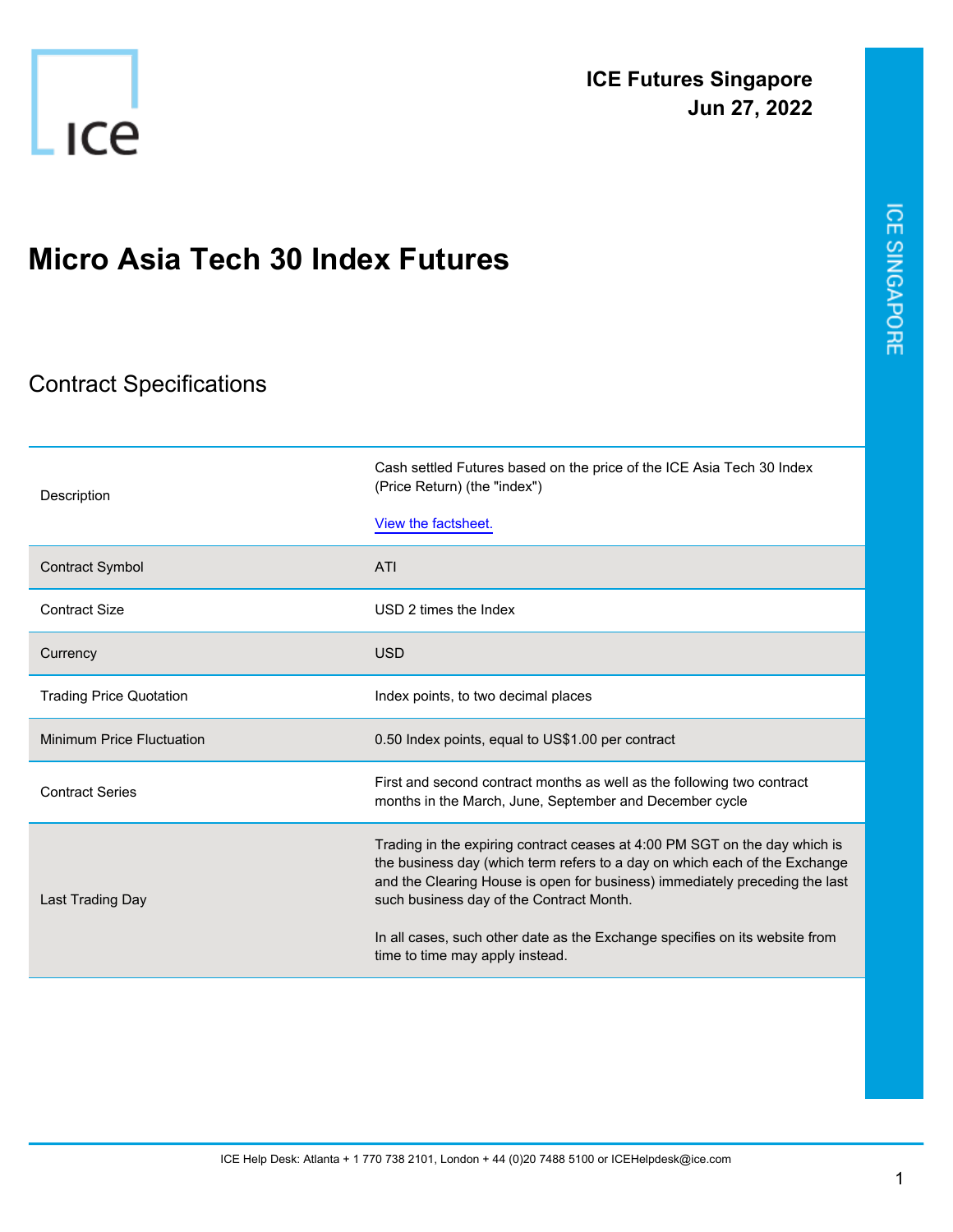## Contract Specifications

| <b>Final Settlement</b>  | Cash settled by reference to the Official Closing Index Value of the Index<br>(rounded to the nearest 0.5 Index points) on the Last Trading Day.<br>ICSG will record cash settlement as of the Business Day (as defined in the<br>ICSG rules) which is the day on which trading has ceased in accordance with<br>these specifications, with such update being effected on the following<br>Business Day, subject in all cases to any relevant term in ICSG's Finance<br>Procedures and its Rules which may affect the timing of such payment. |
|--------------------------|-----------------------------------------------------------------------------------------------------------------------------------------------------------------------------------------------------------------------------------------------------------------------------------------------------------------------------------------------------------------------------------------------------------------------------------------------------------------------------------------------------------------------------------------------|
| Off Exchange Trade Types | For information on Block Trades click here.                                                                                                                                                                                                                                                                                                                                                                                                                                                                                                   |
|                          | For information on Exchange for Related Positions click here.                                                                                                                                                                                                                                                                                                                                                                                                                                                                                 |
| NCR, RL and IPL Levels   | For most up-to-date No Cancellation Range and Reasonability Limits click<br>here.                                                                                                                                                                                                                                                                                                                                                                                                                                                             |
|                          | For most up-to-date Interval Price Limits click here.                                                                                                                                                                                                                                                                                                                                                                                                                                                                                         |
| Daily Settlement Window  | <b>Click here</b>                                                                                                                                                                                                                                                                                                                                                                                                                                                                                                                             |
| <b>Position Limit</b>    | <b>Click here</b>                                                                                                                                                                                                                                                                                                                                                                                                                                                                                                                             |
| <b>Trading Hours</b>     | Click here.                                                                                                                                                                                                                                                                                                                                                                                                                                                                                                                                   |